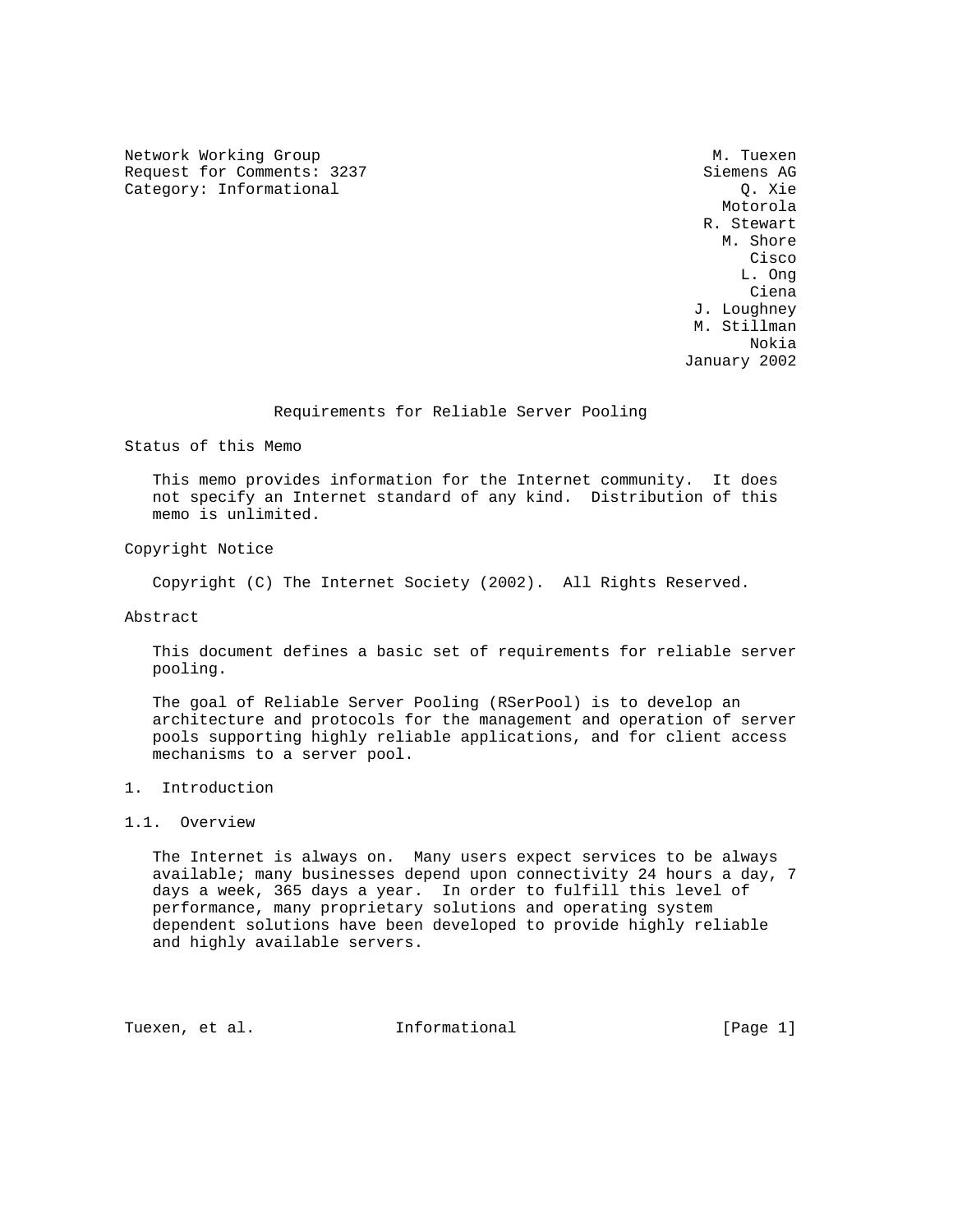This document defines requirements for an architecture and protocols enabling pooling of servers to support high reliability and availability for applications.

 The range of applications that can benefit from reliable server pooling includes both mobile and real-time applications. Reliable server pooling mechanisms will be designed to support functionality for flexible pooling such as registration and deregistration, and load balancing of traffic across the server pool. Mechanisms will need to balance the needs of scalability, overhead traffic and response time to changes in pool status, as discussed below.

#### 1.2. Terminology

This document uses the following terms:

 Operation scope: The part of the network visible to pool users by a specific instance of the reliable server pooling protocols.

 Pool (or server pool): A collection of servers providing the same application functionality.

 Pool handle (or pool name): A logical pointer to a pool. Each server pool will be identifiable in the operation scope of the system by a unique pool handle or "name".

- Pool element: A server entity having registered to a pool.
- Pool user: A server pool user.

 Pool element handle (or endpoint handle): A logical pointer to a particular pool element in a pool, consisting of the name of the pool and one or more destination transport addresses for the pool element.

Name space:

 A cohesive structure of pool names and relations that may be queried by an internal or external agent.

 Name server: Entity which is responsible for managing and maintaining the name space within the RSerPool operation scope.

Tuexen, et al. **Informational** 10 (Page 2)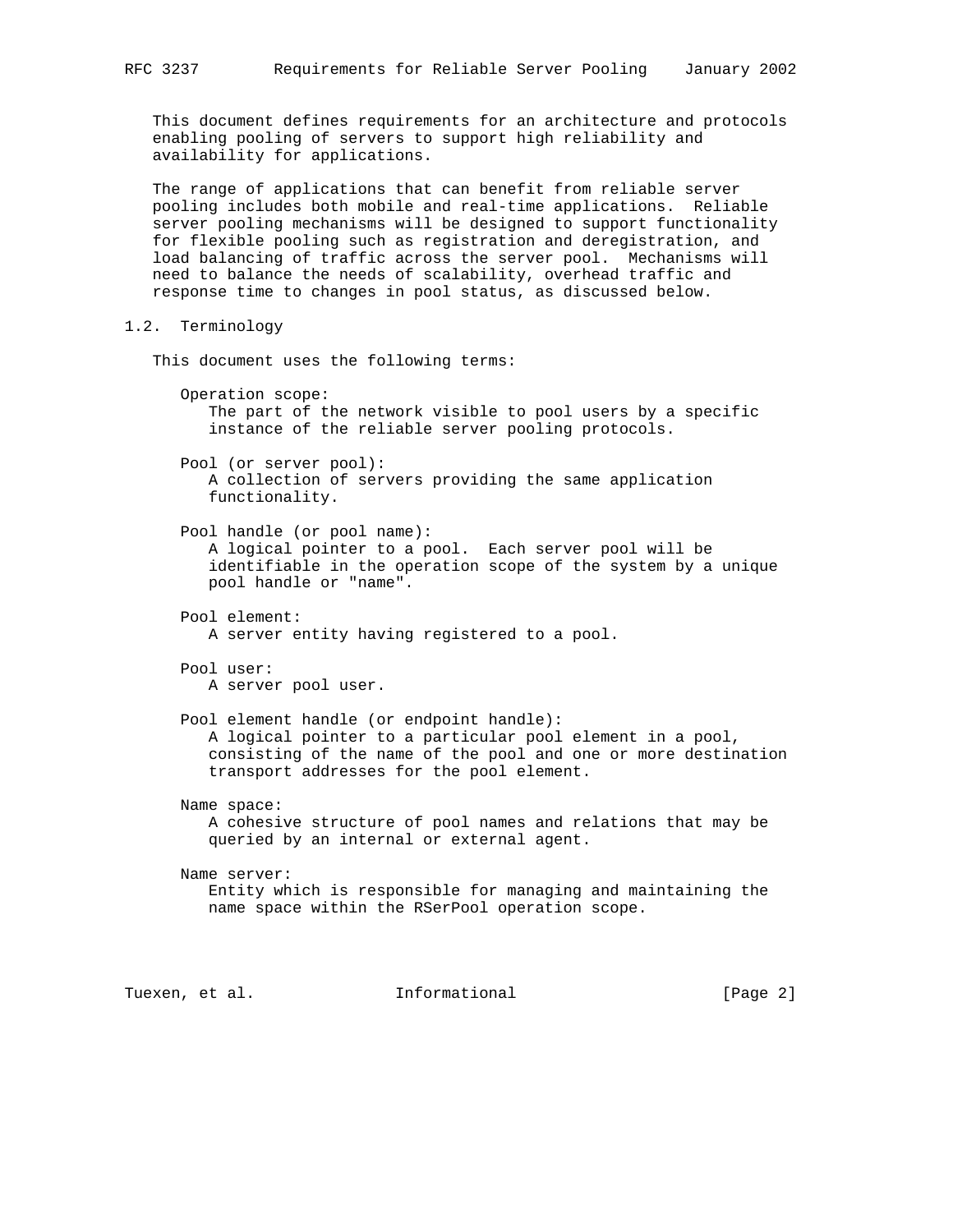RSerPool:

The architecture and protocols for reliable server pooling.

### 1.3. Abbreviations

PE: Pool element

PU: Pool user

SCTP: Stream Control Transmission Protocol

TCP: Transmission Control Protocol

### 2. Requirements

### 2.1. Robustness

 The solution must allow itself to be implemented and deployed in such a way that there is no single point of failure in the system.

2.2. Failover Support

 The RSerPool architecture must be able to detect failure of pool elements and name servers supporting the pool, and support failover to available alternate resources.

# 2.3. Communication Model

 The general architecture should support flexibility of the communication model between pool users and pool elements, especially allowing for a peer-to-peer relationship to support some applications.

## 2.4. Processing Power

 It should be possible to use the protocol stack in small devices, like handheld wireless devices. The solution must scale to devices with a differing range of processing power.

# 2.5. Transport Protocol

 The protocols used for the pool handling should not cause network congestion. This means that it should not generate heavy traffic, even in case of failures, and has to use flow control and congestion avoidance algorithms which are interoperable with currently deployed techniques, especially the flow control of TCP [RFC793] and SCTP [RFC2960] and must be compliant with [RFC2914].

Tuexen, et al. **Informational** [Page 3]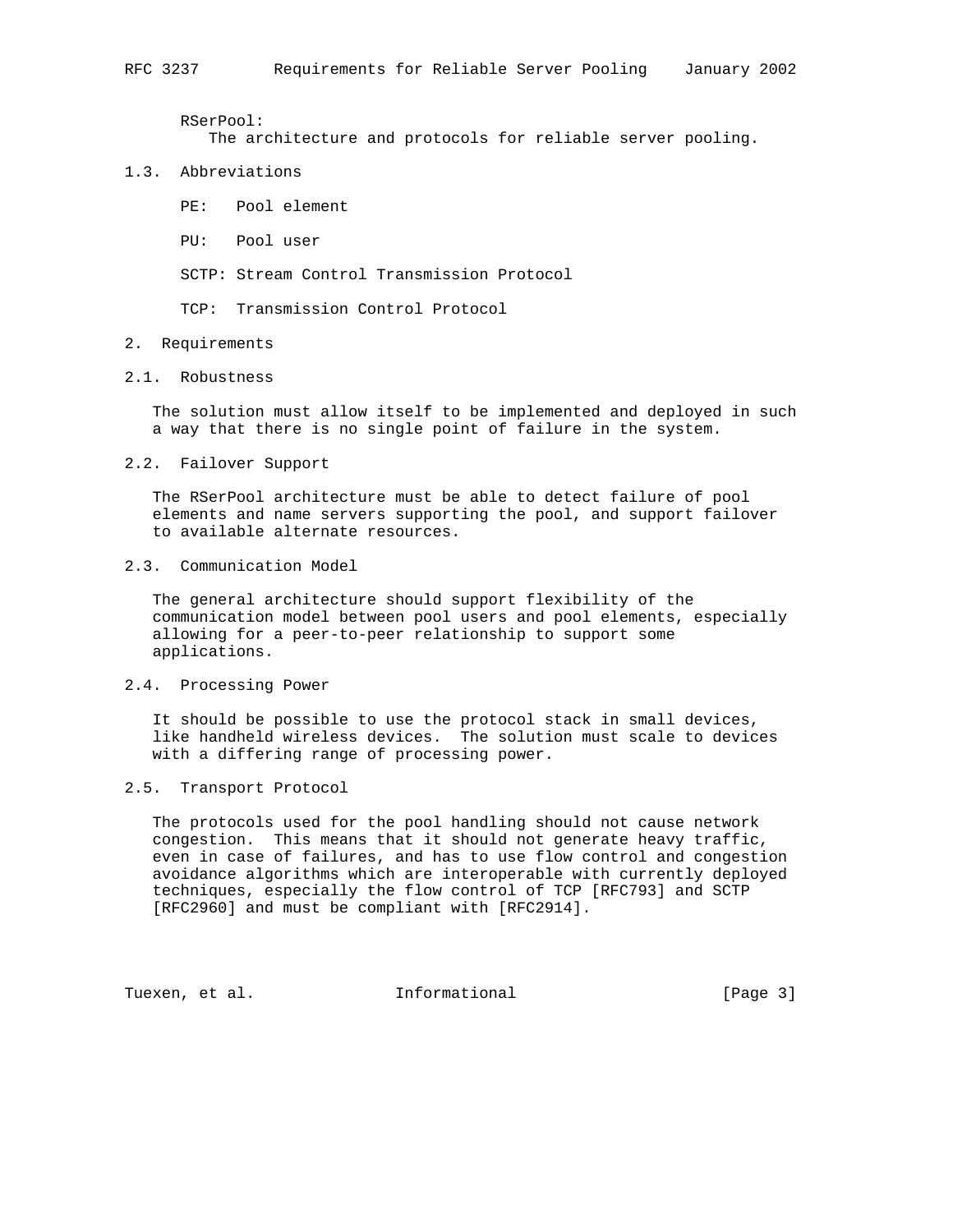The architecture should not rely on multicast capabilities of the underlying layer. Nevertheless, it can make use of it if multicast capabilities are available.

 Network failures have to be handled and concealed from the application layer as much as possible by the transport protocol. This means that the underlying transport protocol must provide a strong network failure handling capability on top of an acknowledged error-free non-duplicated data delivery service. The failure of a network element must be handled by the transport protocol in such a way that the timing requirements are still fulfilled.

## 2.6. Support of RSerPool Unaware Clients

 The architecture should allow for ease of interaction between pools and non-RSerPool-aware clients. However, it is assumed that only RSerPool-aware participants will receive maximum timing and notification benefits the architecture offers.

## 2.7. Registering and Deregistering

 Another important requirement is that servers should be able to register to (become PEs) and deregister from a server pool transparently without an interruption in service. This means that after a PE has deregistered, it will continue to serve PUs which started their connection before the deregistration of the PE. New connections will be directed towards an alternative PE.

 Servers should be able to register in multiple server pools which may belong to different namespaces.

2.8. Naming

 Server pools are identified by pool handles. These pool handles are only valid inside the operation scope. Interoperability between different namespaces has to be provided by other mechanisms.

## 2.9. Name Resolution

 The name resolution should not result in a pool element which is not operational. This might be important for fulfilling the timing requirements described below.

2.10. Server Selection

 The RSerPool mechanisms must be able to support different server selection mechanisms. These are called server pool policies.

Tuexen, et al. **Informational** [Page 4]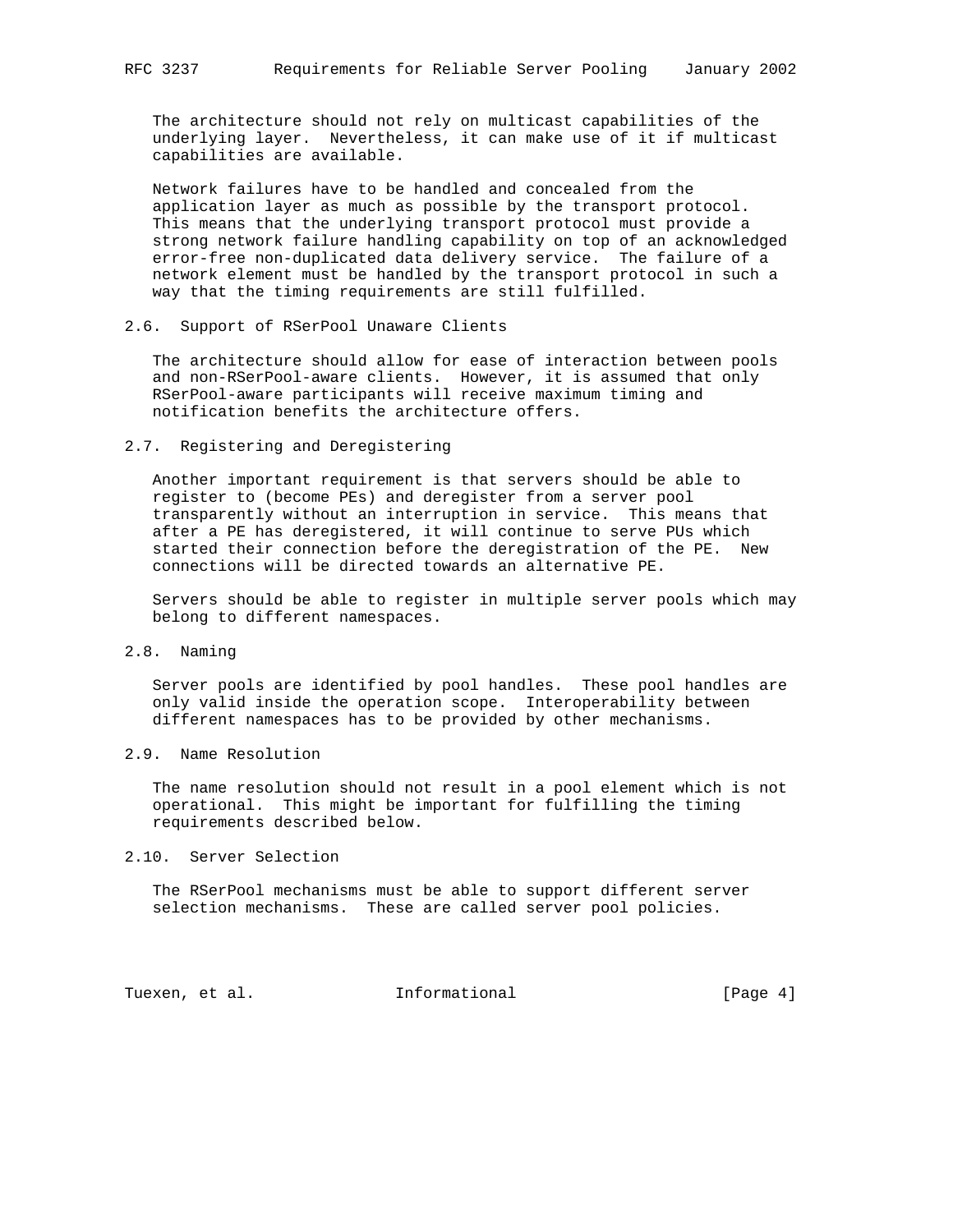Examples of server pool policies are:

- Round Robin
- Least used
- Most used

 The set of supported policies must be extensible in the sense that new policies can be added as required. Non-stochastic and stochastic policies can be supported.

 There must be a way for the client to provide operational status feedback to the name server about the pool elements.

 The name server protocols must be extensible to allow more refined server selection mechanisms to be implemented as they are developed in the future.

 For some applications it is important that a client repeatedly connects to the same server in a pool if it is possible, i.e., if that server is still alive. This feature should be supported through the use of pool element handles.

2.11. Timing Requirements and Scaling

 Handling of name resolution must be fast to support real-time applications. Moreover, the name space should reflect pool membership changes to the client application as rapidly as possible, i.e., not waiting until the client application next reconnects.

 The architecture should support control of timing parameters based on specific needs, e.g., of an application or implementation.

 In order to support more rapid and accurate response, the requirements on scalability of the mechanism are limited to server pools consisting of a suitably large but not Internet-wide number of elements, as necessary to support bounded delay in handling real-time name resolution.

 Also, there is no requirement to support hierarchical organization of name servers for scalability. Instead, it is envisioned that the set of name servers supporting a particular pool is organized as a flat space of equivalent servers. Accordingly, the impact of relatively frequent updates to ensure accurate reflection of the status of pool elements is limited to the set of name servers supporting a specific pool.

Tuexen, et al. **Informational** [Page 5]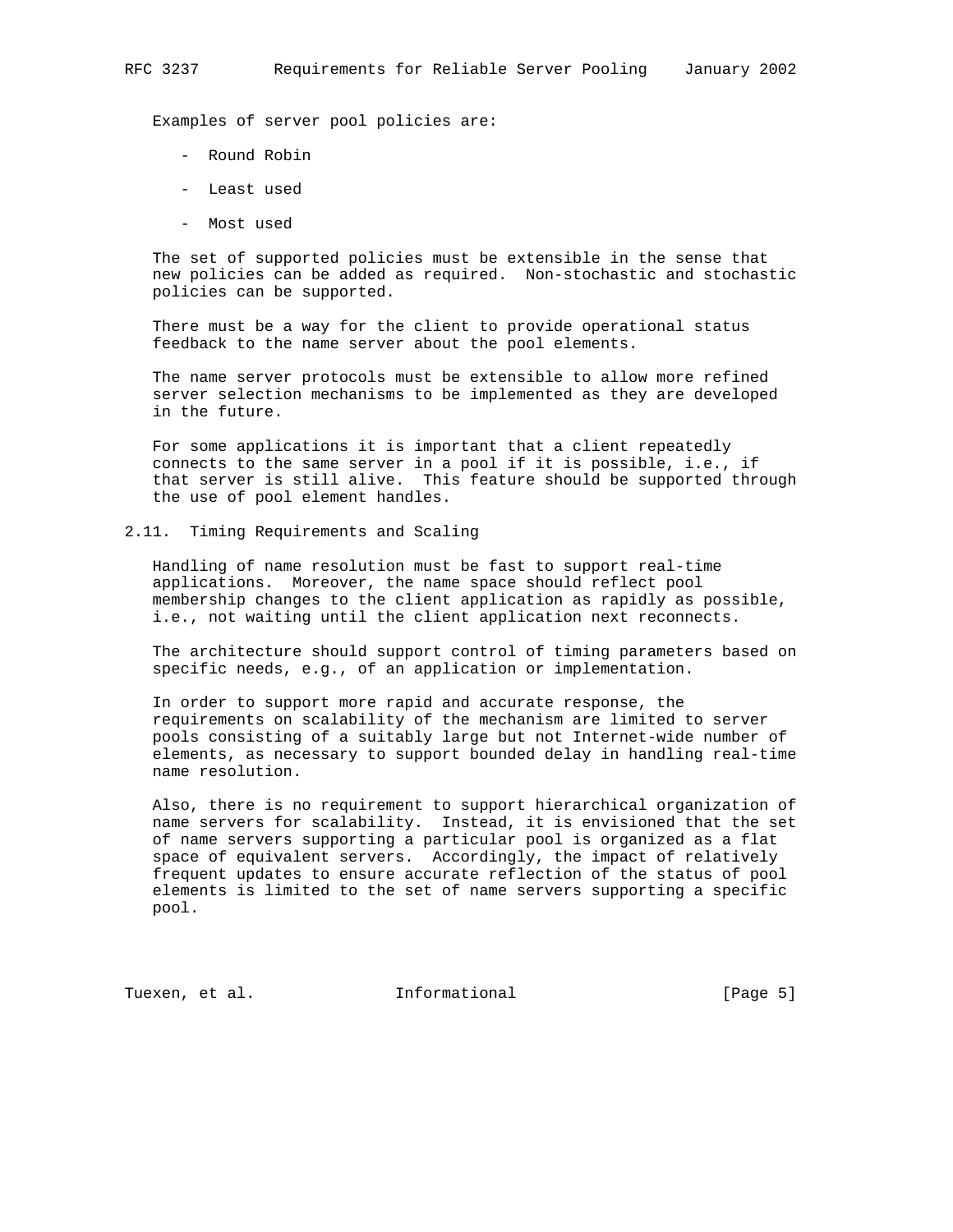2.12. Scalability

 The RSerPool architecture should not require a limitation on the number of server pools or on the number of pool users, although the size of an individual pool may be limited by timing requirements as defined above.

- 2.13. Security Requirements
- 2.13.1. General
	- The scaling characteristics of the security architecture should be compatible with those given previously.
	- The security architecture should support hosts having a wide range of processing powers.

2.13.2. Name Space Services

- It must not be possible for an attacker to falsely register as a pool element with the name server either by masquerading as another pool element or by registering in violation of local authorization policy.
- It must not be possible for an attacker to deregister a server which has successfully registered with the name server.
- It must not be possible for an attacker to spoof the response to a query to the name server
- It must be possible to protect the privacy of queries to the name server and responses to those queries from the name server.
- Communication among name servers must be afforded the same protections as communication between clients and name servers.

# 2.13.3. Security State

 The security context of an application is a subset of the overall context, and context or state sharing is explicitly out-of-scope for RSerPool. Because RSerPool does introduce new security vulnerabilities to existing applications application designers employing RSerPool should be aware of problems inherent in failing over secured connections. Security services necessarily retain some state and this state may have to be moved or re-established. Examples of this state include authentication or retained ciphertext

Tuexen, et al. **Informational** [Page 6]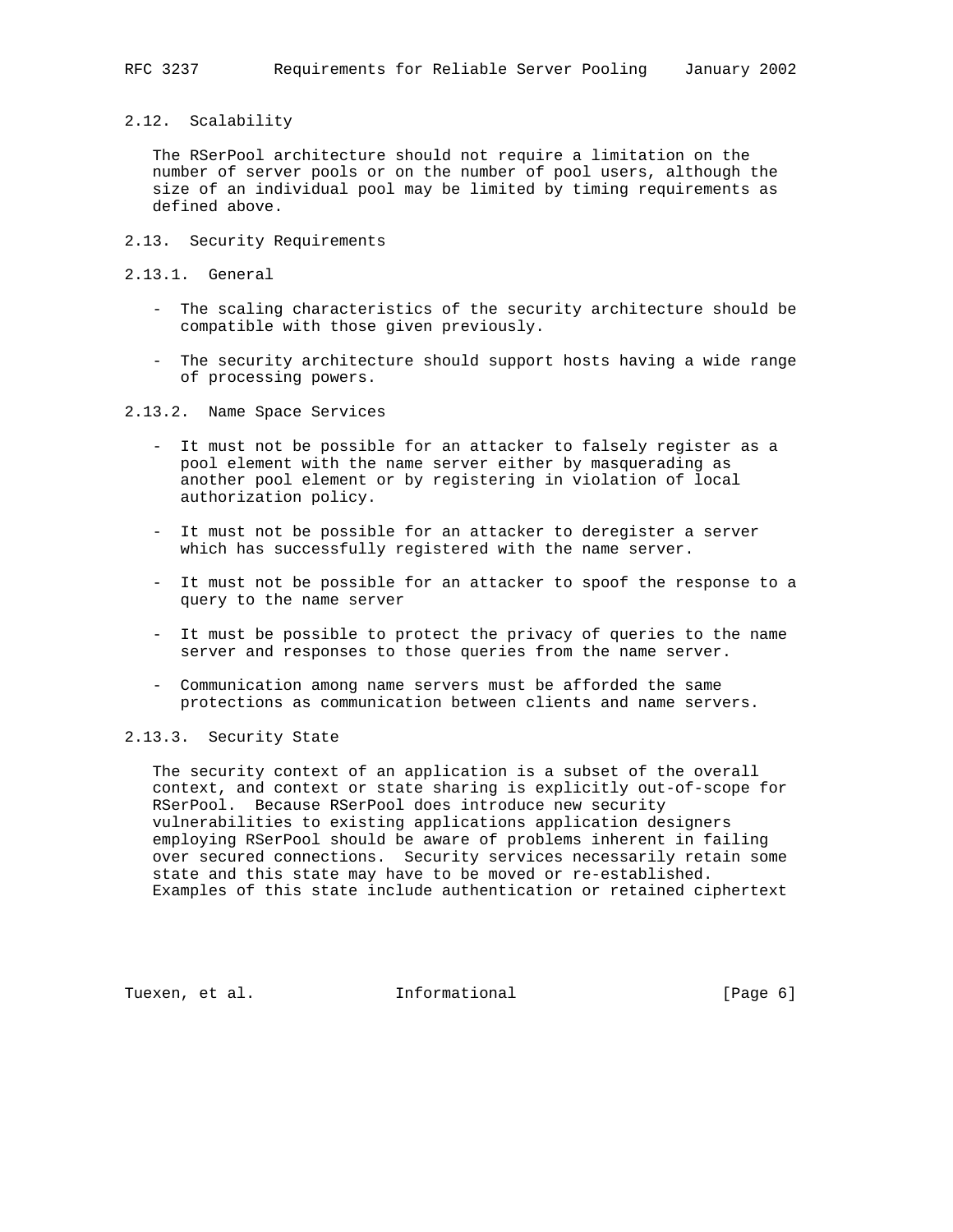for ciphers operating in cipher block chaining (CBC) or cipher feedback (CFB) mode. These problems must be addressed by the application or by future work on RSerPool.

3. Security Considerations

Security issues are discussed in section 2.13.

4. Acknowledgements

 The authors would like to thank Bernard Aboba, Matt Holdrege, Eliot Lear, Christopher Ross, Werner Vogels and many others for their invaluable comments and suggestions.

- 5. References
	- [RFC793] Postel, J., "Transmission Control Protocol", STD 7, RFC 793, September 1981.
	- [RFC959] Postel, J. and J. Reynolds, "File Transfer Protocol (FTP)", STD 9, RFC 959, October 1985.
	- [RFC2026] Bradner, S., "The Internet Standards Process -- Revision 3", BCP 9, RFC 2026, October 1996.
	- [RFC2608] Guttman, E., Perkins, C., Veizades, J. and M. Day, "Service Location Protocol, Version 2", RFC 2608, June 1999.
- [RFC2719] Ong, L., Rytina, I., Garcia, M., Schwarzbauer, H., Coene, L., Lin, H., Juhasz, I., Holdrege, M. and C. Sharp, "Framework Architecture for Signaling Transport", RFC 2719, October 1999.
	- [RFC2914] Floyd, S., "Congestion Control Principles", BCP 41, RFC 2914, September 2000.
	- [RFC2960] Stewart, R., Xie, Q., Morneault, K., Sharp, C., Schwarzbauer, H., Taylor, T., Rytina, I., Kalla, M., Zhang, L. and V. Paxson, "Stream Control Transmission Protocol", RFC 2960, November 2000.

Tuexen, et al. **Informational** [Page 7]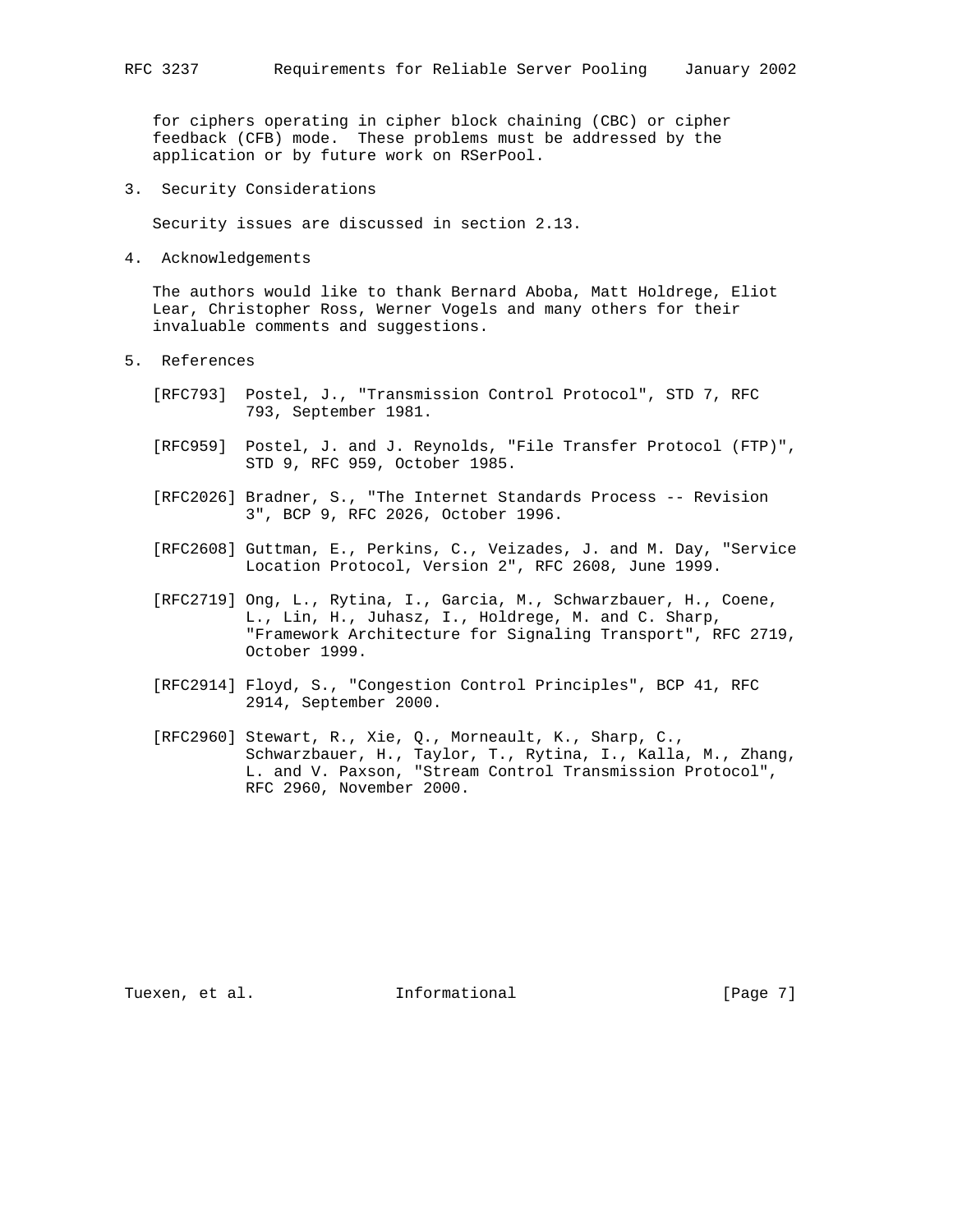6. Authors' Addresses

 Michael Tuexen Siemens AG ICN WN CS SE 51 D-81359 Munich Germany

 Phone: +49 89 722 47210 EMail: Michael.Tuexen@icn.siemens.de

 Qiaobing Xie Motorola, Inc. 1501 W. Shure Drive, #2309 Arlington Heights, Il 60004 USA

 Phone: +1 847 632 3028 EMail: qxie1@email.mot.com

 Randall Stewart Cisco Systems, Inc. 24 Burning Bush Trail Crystal Lake, Il 60012 USA

 Phone: +1 815 477 2127 EMail: rrs@cisco.com

 Melinda Shore Cisco Systems, Inc. 809 Hayts Rd Ithaca, NY 14850 USA

 Phone: +1 607 272 7512 EMail: mshore@cisco.com

Tuexen, et al. 1nformational 1999 [Page 8]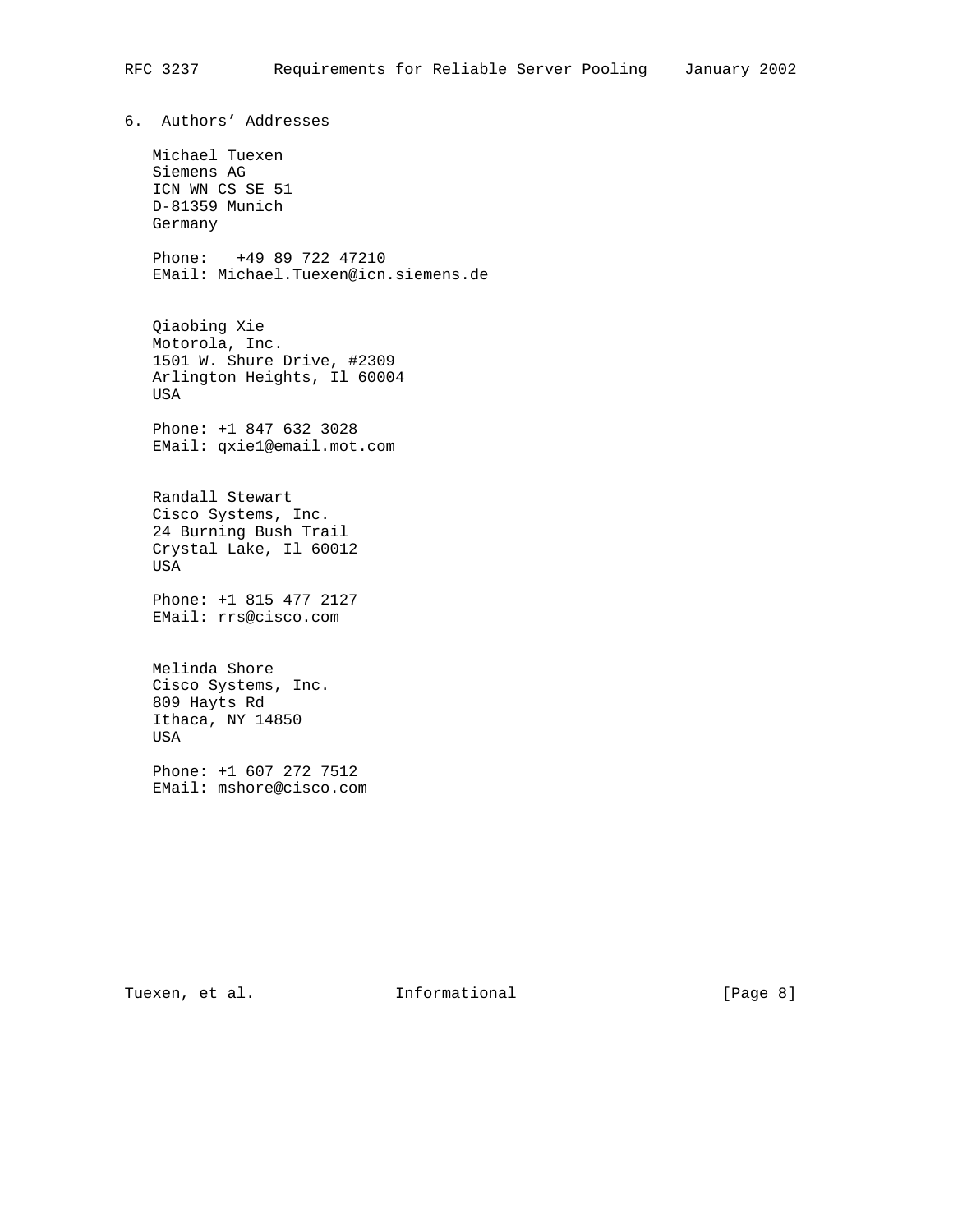Lyndon Ong Ciena 10480 Ridgeview Court Cupertino, CA 95014 USA Phone: +1 408 366 3358 EMail: lyong@ciena.com John Loughney

 Nokia Research Center PO Box 407 FIN-00045 Nokia Group Finland

 Phone: +358 50 483 6242 EMail: john.loughney@nokia.com

 Maureen Stillman Nokia 127 W. State Street Ithaca, NY 14850 USA

 Phone: +1 607 273 0724 62 EMail: maureen.stillman@nokia.com

Tuexen, et al. 1nformational 1999 [Page 9]